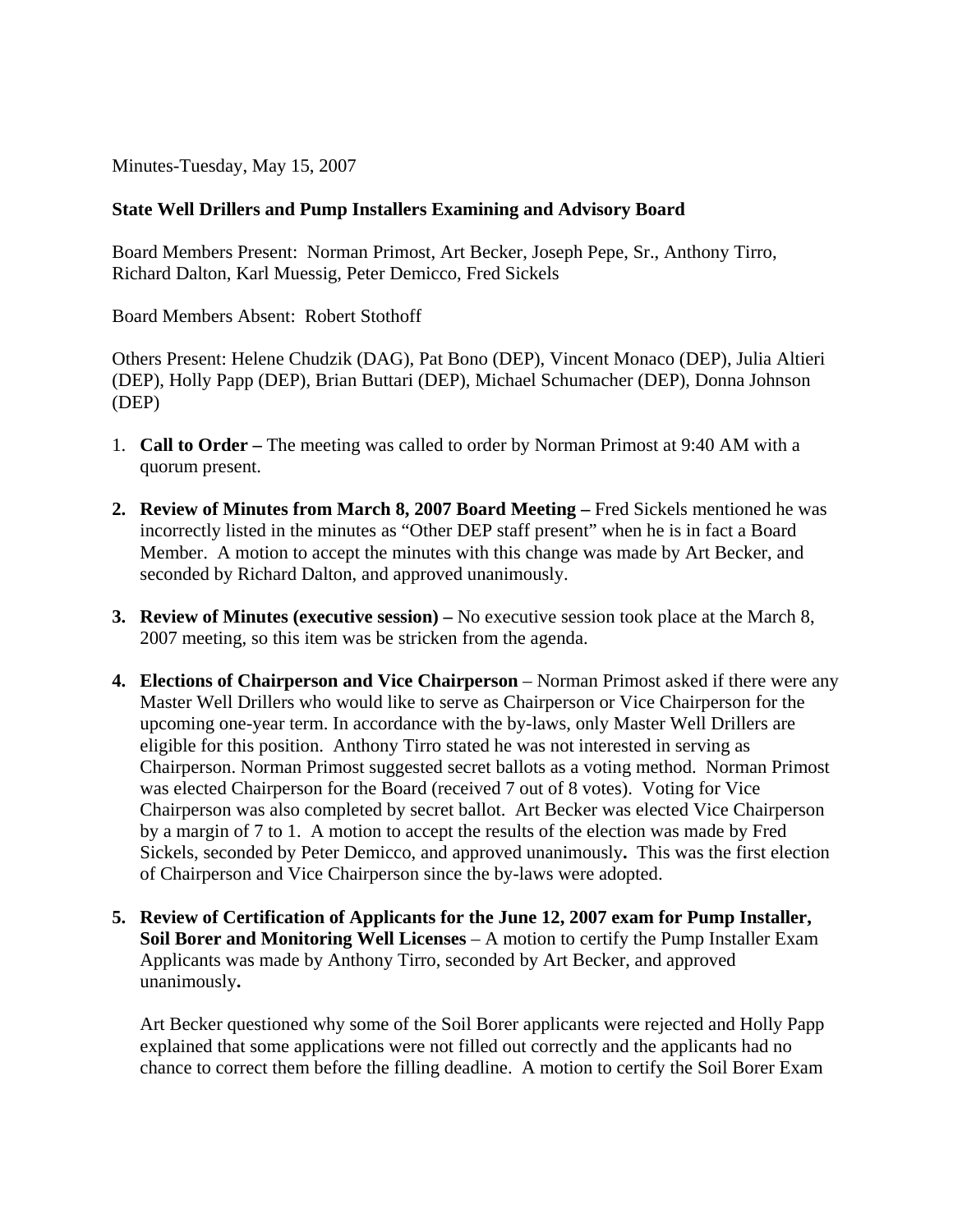Applicants was made by Karl Muessig, seconded by Peter Demicco, and approved unanimously.

A motion to certify the Monitoring Well Exam Applicants was made by Karl Muessig, seconded by Anthony Tirro, and approved unanimously.

**6. Review and Certification of Exam results from the April 10, 2007 Exams for Master, Journeyman, and Journeyman B licenses** – Norman Primost asked how many of the test takers had taken the Masters exam more than once. Holly Papp mentioned that a few had taken the test more than once. A motion to accept the Master Well Driller Exam scores was made by Richard Dalton, seconded by Anthony Tirro, and the motion carried.

A motion to accept the Journeyman Exam scores was made by Peter Demicco, seconded by Art Becker, and the motion carried.

A motion to accept the Journeyman B Exam scores was made by Anthony Tirro, seconded by

Art Becker, and the motion carried.

7. **Dual license holders** – Holly Papp informed the Board that there is an applicant who has applied to take the Journeyman B test who holds a monitoring well license. If they pass the test, they would hold two licenses at the same time, and would essentially have met all the qualifications for a full Journeyman license. Instead of issuing two licenses, it was suggested by Norman Primost that the Department could convert the two licenses into a regular Journeyman license since it would encompass both skills. Each of the other single licenses would become invalid at that point. Board members mentioned that the practice of individuals holding more than one license should be discouraged. A suggestion was made by Norman Primost to automatically convert any individual with a Monitoring and Journeyman B license (and vice versa) to a full Journeyman; the other two licenses would become invalid. A motion was made by Art Becker, seconded by Anthony Tirro, and approved unanimously.

Concern was raised and discussed by Norman Primost and Joe Pepe as to whether combining the two licenses on NJEMS would be possible.

It was noted by Art Becker that the lifting of the apprentice pre-registration requirement increased the number of test applicants.

**8. Cell Phones and Exam Discussion/Misc. –** Art Becker raised concerns that testers are using cell phones to cheat on the exams by taking pictures and calling others when they use the restrooms. Board members agreed that there should be no cell phones or PDA's allowed in the exam room or building and that Bureau of Exams & Licensing should be notified of this new rule. This restriction then should be added to the test info packets and only a hand held calculator (separate from phone) will be permitted in the exam room or building. A motion was made by Art Becker, seconded by Joe Pepe, and approved unanimously.

Karl Muessig raised the question of whether to lower passing scores from 80 to 70 and what the merits would be. Art Becker noted that testers study the regulations but just fail on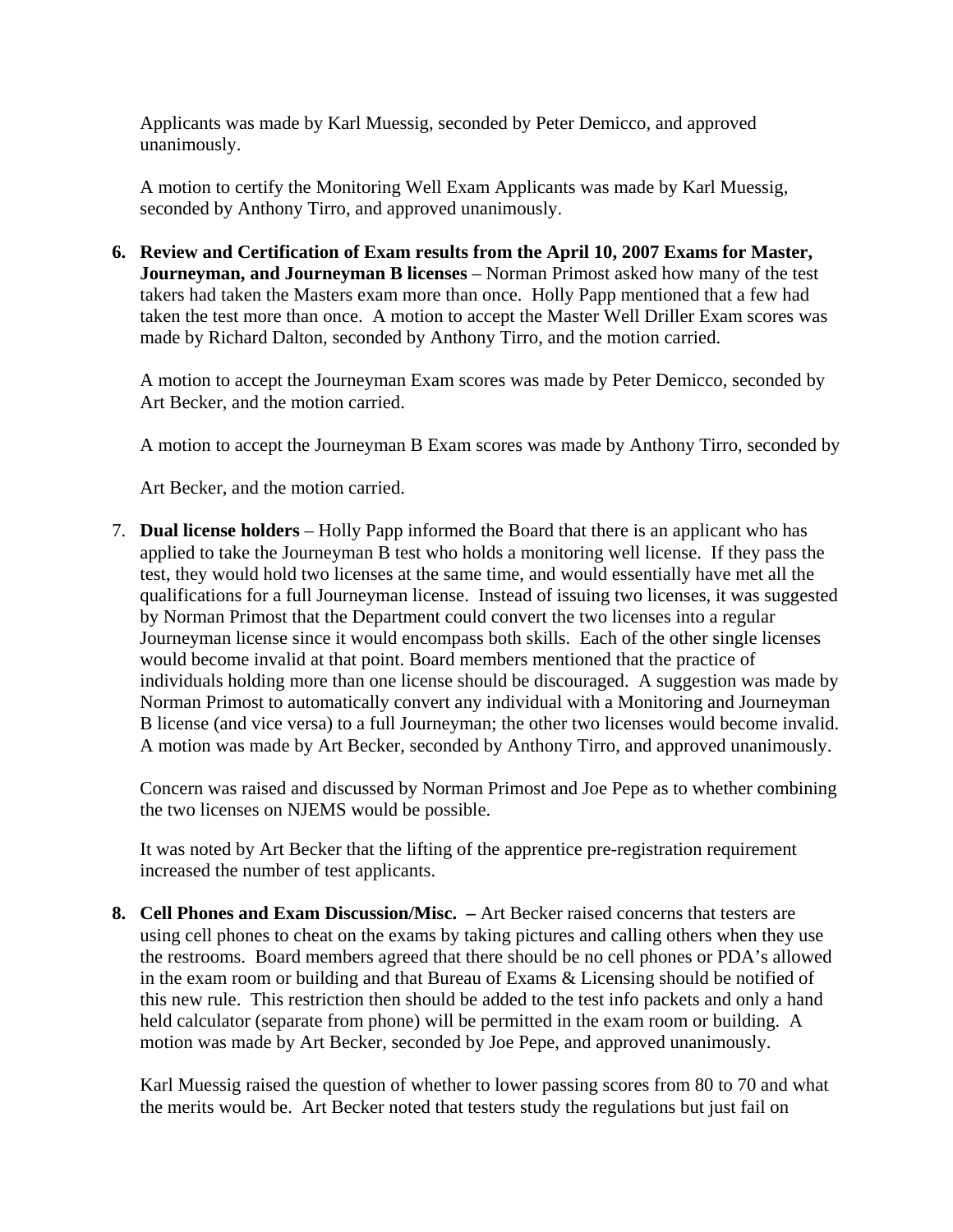technical portions and wonders if it's the semantics or terms used in the exams that causes confusion and incorrect answers. Joe Pepe noted there seems to be no institutionalized way to prepare for pump installer exam. Discussion by Board ended to let presenters begin.

**9. Presentation by Lou Jacoby (NJDEP) on GPS equipment/reporting** – Lou Jacoby discussed the GPS unit specifications that are required for the Department to accept data. He gave three examples of specific units that qualify, and discussed important features of the units. In addition, he made a brief demonstration on how I-map can be used to help determine the location for a proposed well site. As part of his presentation, he handed out low cost model options available for GPS receivers and cited factors to consider when using them. He stressed the importance of proper training for GPS users since a definite learning curve is involved with using a mapping grade receiver.

Norm Primost asked about the difference between mapping grade and recreational grade receivers. Lou Jacoby explained that recreational grade receivers are not discriminant when collecting signals from a satellite. As a result, the locations are not accurate and cannot be duplicated at a later time. Mapping grade receivers are much more selective when reading signals, and are therefore much more accurate.

**10. E-Permitting Update – A Discussion with Ken Ratzman (NJDEP)** – Ken Ratzman presented a survey to the board titled "Permitting Questionnaire for Electronic Well Drilling Application". The survey is designed to allow drillers to provide information to the Department regarding what computer equipment is currently being used by drilling companies on a daily basis, and the level of interest drillers have in submitting electronic well permit applications. In July, the well permitting program is scheduled to begin preliminary design of a program, which would allow for the electronic submittal of well documents. Art Becker recommended that the DEP look into Florida's E-Permitting system since it seems to work pretty well.

## **11. Technical Issues**

- **A) Review of Morrison Geothermal Grout Test Proposal**  Pat Bono discussed the most recent activities and correspondence from Morrison, Inc.; including their efforts to seek approval for the grout mixture used for the construction of geothermal wells at two sites. Morrison, Inc. has revised their proposal on how to demonstrate the adequacy of this grout mixture; staff will attempt to arrange a field demonstration with board members as soon as feasible. Brief discussion by the Board.
- **B) Decommissioning Proposal and PCB's**  Kristin Tedesco sought the board's input on dealing with the decommissioning of a well in Bergen County where the driller has been unable to remove an old pump. It is believed that the pump may contain 4 to 6 ounces of PCBs. The question to the board, specifically, was whether it poses a greater danger to attempt to remove the pump, and possibly destroying it, thereby releasing the PCBs all at once; or sealing the pump in place, which would hopefully promote a slower release of PCBs over time. The board suggested videotaping the well to see if there is anything on the pump to grab onto. If there isn't, it was suggested to either overdrill the